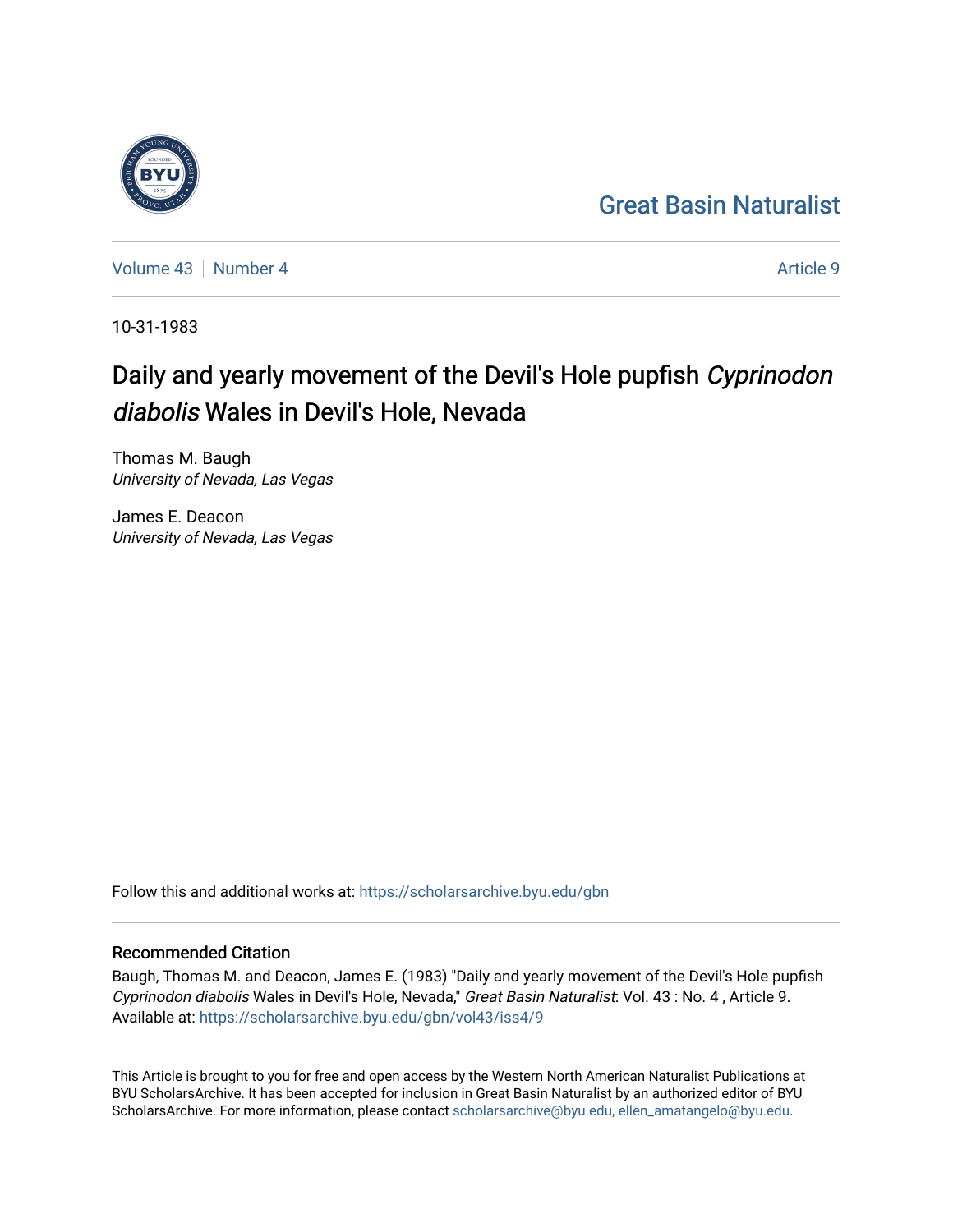### DAILY AND YEARLY MOVEMENT OF THE DEVIL'S HOLE PUPFISH CYPRINODON DIABOLIS WALES IN DEVIL'S HOLE, NEVADA

Thomas M. Baugh' and James E. Deacon'

Abstract.— Past observations and ongoing population surveys indicate daily and yearlv vertical movement of the Devil's Hole pupfish, Cyprinodon diabolis Wales, within the upper 27 m of the water column in Devil's Hole, Nevada. This movement involves occupying and leaving <sup>a</sup> <sup>5</sup> by 3.5 m rock shelf during daily and yearly periods of max imum light intensity.

Devil's Hole, located in the southeast quadrant of R50E, T18S, Sec. 36, in Ash Meadows, Nevada, at an elevation of 730 m, is the only natural habitat of the Devil's Hole pupfish.

The surface pool at Devil's Hole lies about <sup>15</sup> m deep in <sup>a</sup> roughly conical depression in a ridge of Cambrian carbonate rock (Winograd and Doty 1980) (Fig. 1). The pool is about 3.5 by <sup>22</sup> m in surface area with <sup>a</sup> natural rock shelf <sup>5</sup> by 3.5 by .3 m (deep) at one end. Water depth increases abruptly at the end of the shelf into a large and only partially mapped cavern system that interrupts the groundwater of the carbonate aquifer (Winograd and Doty 1980). Devil's Hole has no surface outlet.

The spring-line in Ash Meadows (including Devil's Hole) is tectonically controlled, containing Quaternary faults, with Devil's Hole on the upthrown side of the fault zone (Winograd and Doty 1980). Because of its re cessed position, the entire water column in Devil's Hole receives significantly less direct and indirect light than the surrounding area. This situation has existed for millenia.

The Ash Meadows Ground Water Basin, of which Devil's Hole is a part, receives its water from the area of the Nevada Test Site north of Las Vegas. This is fossil water, with the transport process taking about 10,000 years from precipitation to outflow at Devil's Hole (Winograd and Doty 1980). The water in Devil's Hole remains a relatively constant 32 C to <sup>a</sup> depth of at least 27 m.

According to Minckley and Deacon (1975), diatoms are the most important food items of C. diabolis in the winter and spring, with the algae Spirogyra and Plectonema becoming most important in summer and fall. Although a majority of the food used by C. diabolis is available only on or near the shallow shelf, divers have confirmed, as late as mid-October, that algae covers about 80 percent of the available substrate from the area adjacent to and just below the shelf to a depth of about <sup>12</sup> m (35 ft), 15-20 percent from 12-17 m (35-50 ft), with only trace amounts below 17 m.

Dissolved oxygen concentration is relatively uniform at 2.5-3.0 ppm throughout the water column to a depth of about 22 m. Photosynthetic activity increases dissolved oxy gen concentrations on the shelf during midday as a function of light intensity and duration. Maximum values of 6.0-7.0 ppm DO have been recorded on the shelf in June and July.

It is unlikely that C. diabolis movement from the shelf to the depths during periods of peak sunlight is in response to availability of dissolved oxygen. Such a movement would imply oxygen avoidance on the part of this species. Work with Crenichthys sp. by Hubbs et al. (1967) indicates increased activity and greater numbers of fish in areas of higher dis solved oxygen in the natural habitats of these species.

#### DAILY MOVEMENT

James (1969) noted that as light intensity increased during the day at Devil's Hole the number of fish present on the shelf decreased

<sup>&#</sup>x27;Department of Biological Sciences, University of Nevada, Las Vegas, Nevada 89154.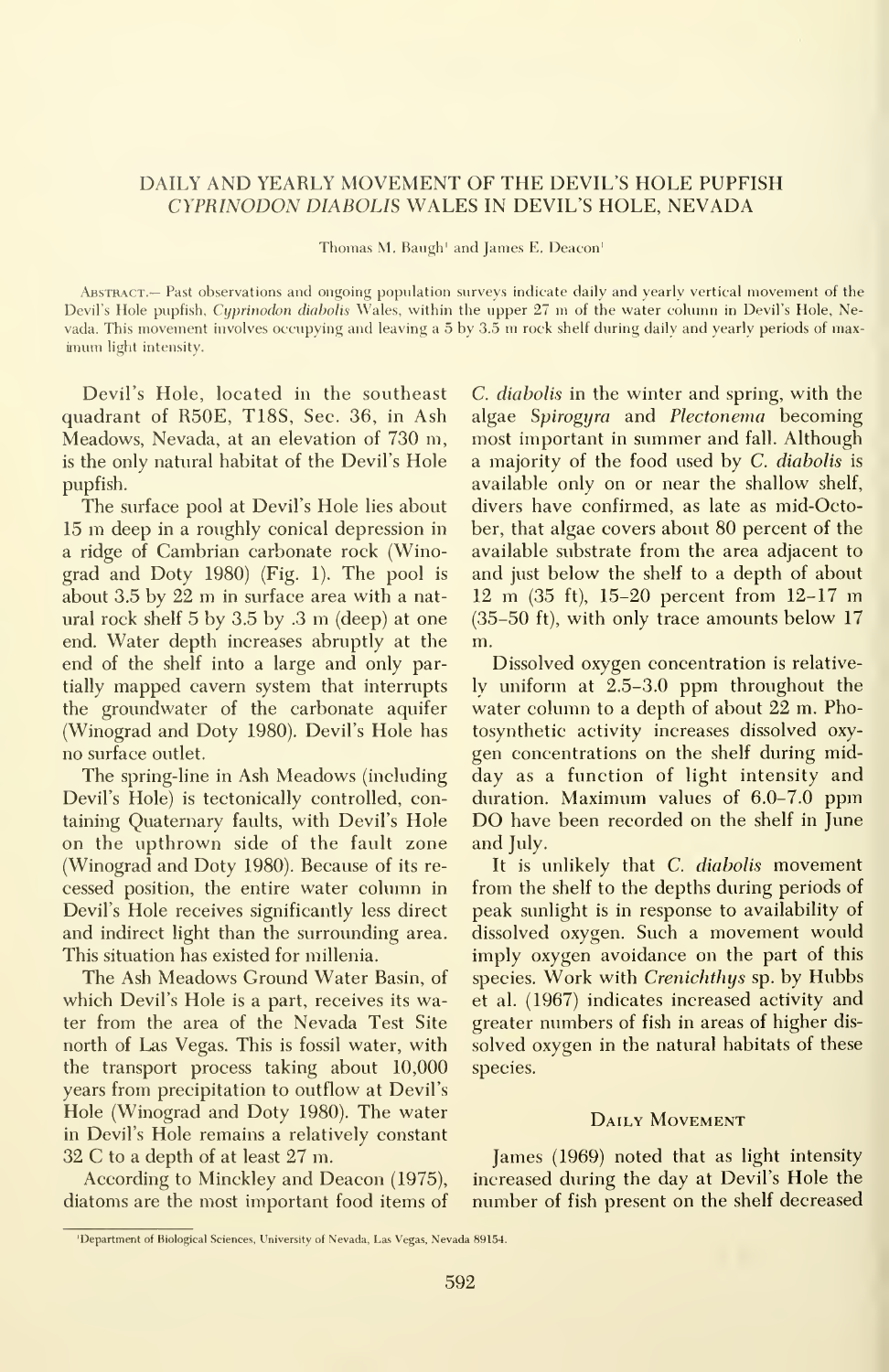

Fig. 1. Upper section of Devil's Hole, Ash Meadows, Nevada, showing shelf exposed to sunlight and upper portion of cavern system.

(Fig. 2). Since 1974, counts of fish in Devil's Hole have been made by both a surface team and a scuba dive team. From 1974 through 1978 counts were made in the morning around 0900 hr, near the period when max imum light falls on the shelf at about 1200 hr, and in the afternoon at about 1600 hr. Analysis of these population data (Fig. 3) tend to support the observations of James (1969) that the numbers of fish present on the shelf generally decrease around the noon period of maximum light intensity on the shelf. This tendency is most marked during the period of April through September, when light in tensity and duration are the greatest. The lack of a sharply defined decrease in numbers on the shelf around noon in July is inconsistent. Whether it is real or an artifact is un known. An increase in fish numbers on the shelf around noon usually does not occur dur ing the period October through March, when sunlight reaches the water surface only briefly or not at all during midday. In fact, from December through March there is a regular increase in numbers of fish occupying the shelf as the day progresses.

#### Movement Within the Year

In addition to the diel rhythm noted by James (1969) and verified by ongoing population surveys, data were also analyzed to de termine the relationship between duration and intensity of sunlight and fish numbers on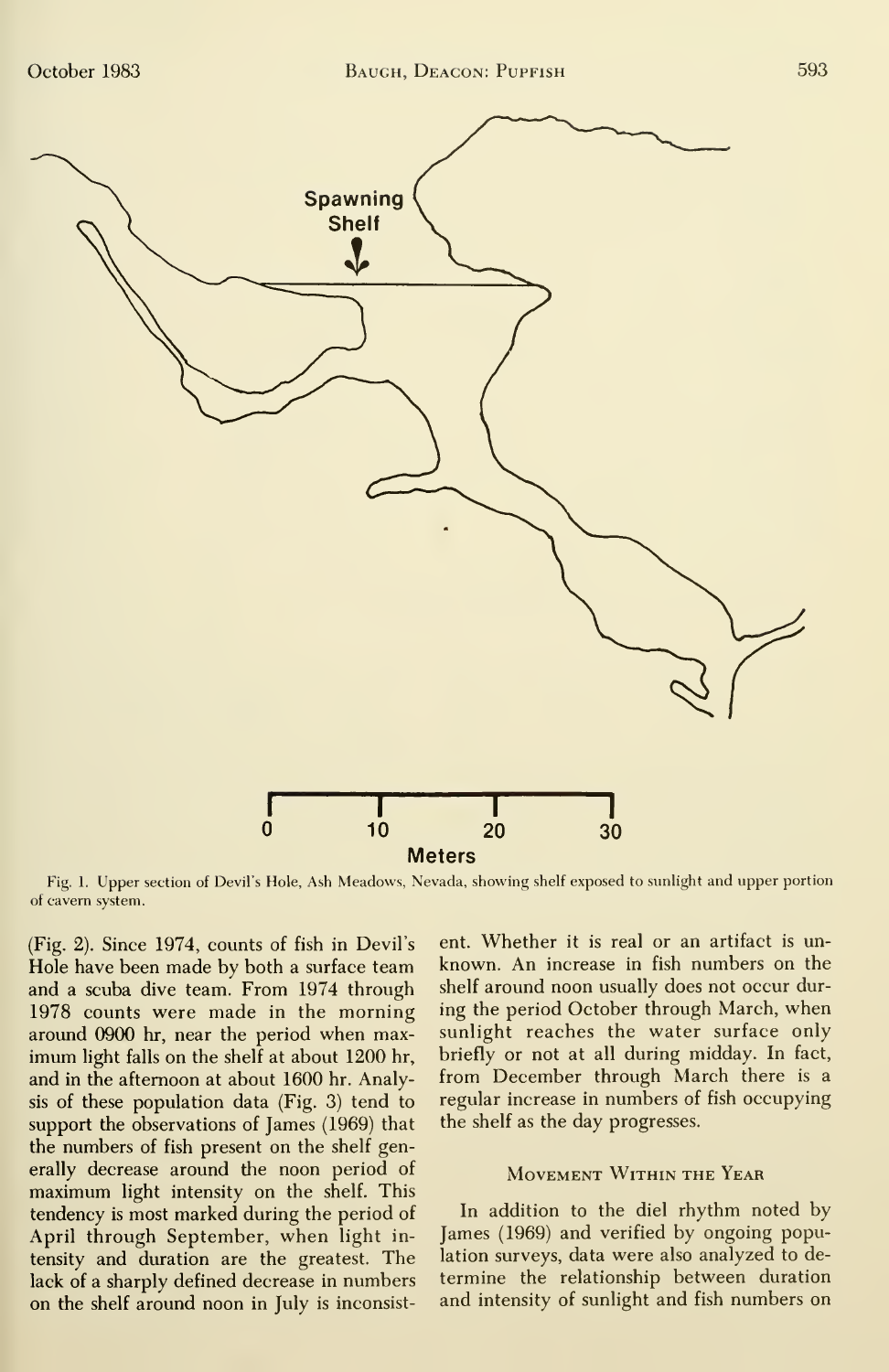

Fig. 2. Relationship of diel fluctuation in incident light with estimates of the fish population inhabiting the upper shelf (from James 1969).



Fig. 3. Fish on shelf as a percentage of total fish counted by period in day.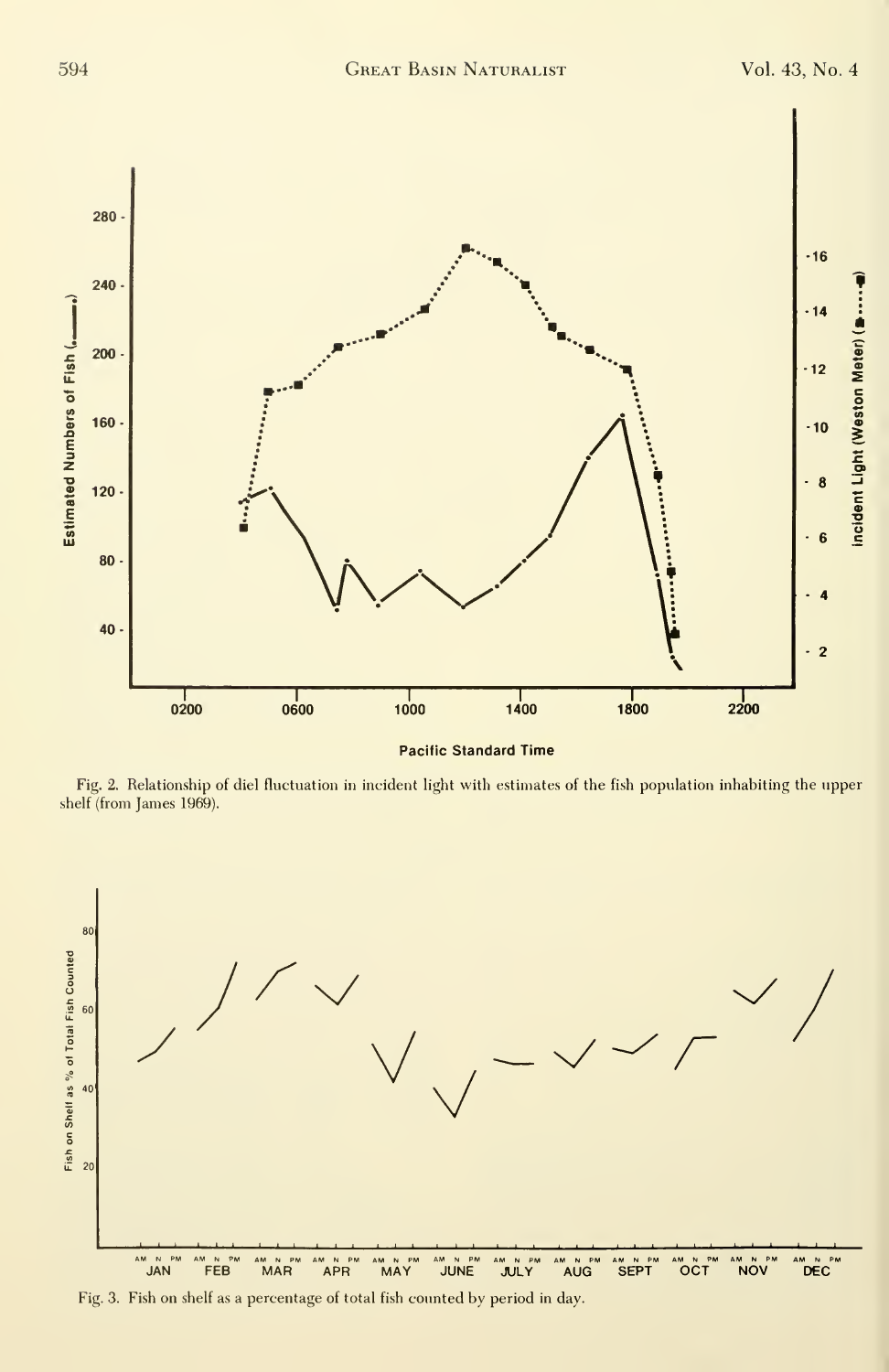

Fig. 4. Relationship of sunlight (kcal/cm<sup>2</sup>/min) to fish on shelf as percent of total fish counted.

the shelf through the year. The results of this analysis are presented in Figure 4 and in dicate that the number of fish present on the shelf, as a percentage of the total fish counted, is inversely proportional to the intensity and duration of sunlight on the shelf over a twelve-month period. A one-way analysis of variance indicated that significant differences existed between monthly population counts presented in Figure 4.

While an inverse relationship between sunlight duration and intensity and percentage of the population occupying the shelf does exist, other factors may influence the rela tionship. For example, the increasing per centage of the population occupying the shelf from January through March may be re lated to spawning activities, which increase in intensity during this period and are concentrated on the shelf (James 1969, Minckley and Deacon 1975). The declining percentage of the population occupying the shelf from March to the annual minimum in June occurs during the time when fry and juveniles are increasing in abundance on the shelf. Al though these events in the life cycle of C. di abolis may influence the pattern shown in Figure 4, with the exception of October, the relationship between sunlight and percentage

of the population on the shelf is most striking and consistent.

Figure 5 profiles fish present at various levels in the water column as a percent of the total number of fish counted by month over the five-year study period. These data are consistent with those presented in Figure 4 and indicate a decrease in shelf population and an increase in population at depths with more sunlight.

With the exception of October, when population pressure on the shelf may contribute to recruitment to the next lowest level, the partial depopulation of the shelf does not ap pear to be a general function of population pressure. Analysis of population data for the period 1974-1978 indicates that the yearly population curve is essentially sinusoidal, reaching a low in March and April and a peak in August and September. Thus, the highest percentage of the population occurring on the shelf corresponds to both the maximum and minimum population densities.

#### **SUMMARY**

The Devil's Hole pupfish, Cyprinodon diaholis Wales, engages in movement from and to a narrow rock shelf at the surface of the